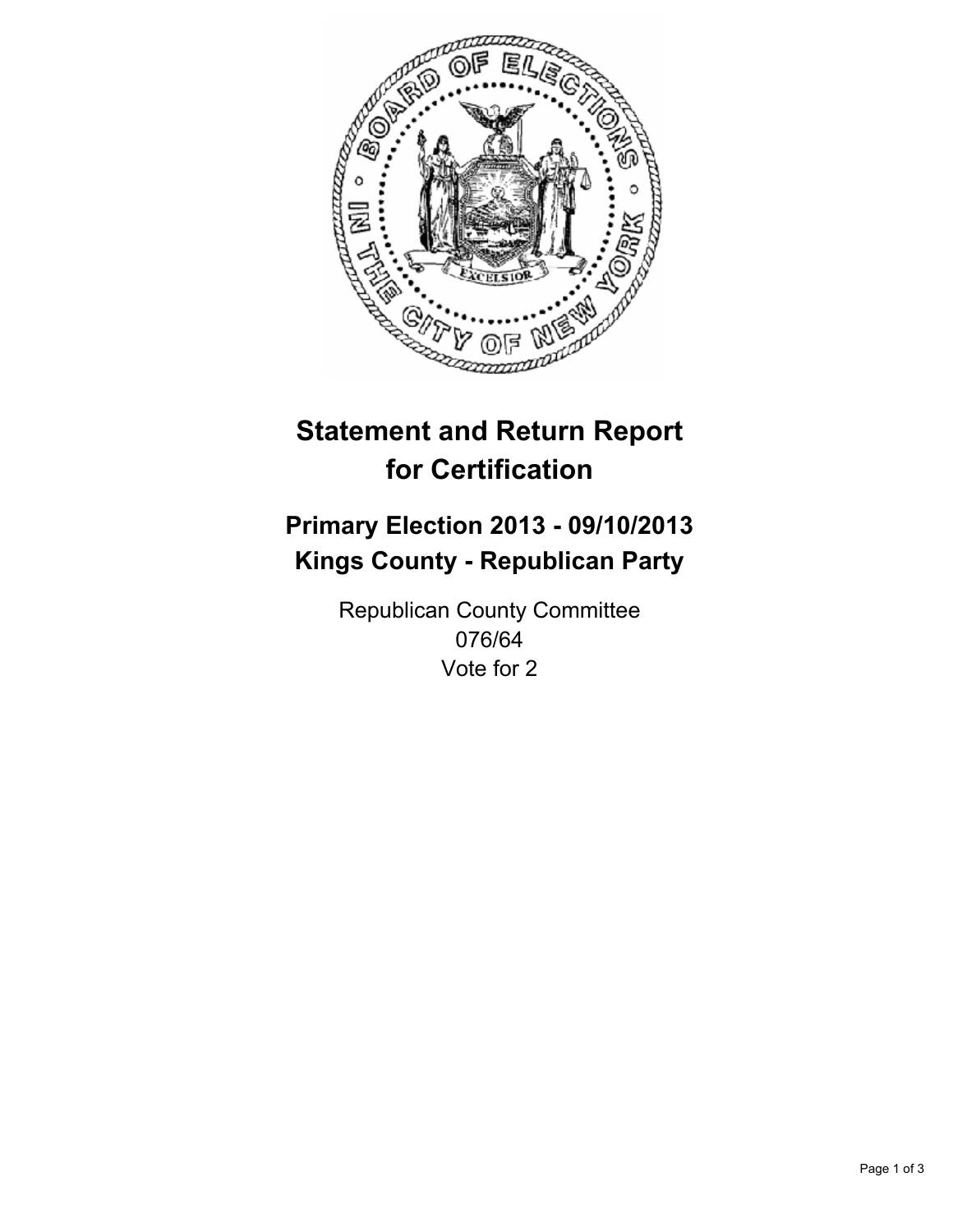

## **Assembly District 64**

| ABSENTEE/MILITARY<br><b>FEDERAL</b><br><b>SPECIAL PRESIDENTIAL</b><br><b>AFFIDAVIT</b><br>CHRISTOPHER A. EATON<br>SUSAN C. PRITCHARD<br>41<br>MICHAEL M. GOLDEN<br>TIMOTHY J. COCHRANE JR.<br><b>Total Votes</b> | <b>EMERGENCY</b> | 0        |
|------------------------------------------------------------------------------------------------------------------------------------------------------------------------------------------------------------------|------------------|----------|
|                                                                                                                                                                                                                  |                  | 0        |
|                                                                                                                                                                                                                  |                  | 0        |
|                                                                                                                                                                                                                  |                  | 0        |
|                                                                                                                                                                                                                  |                  | $\Omega$ |
|                                                                                                                                                                                                                  |                  | 26       |
|                                                                                                                                                                                                                  |                  | 10       |
|                                                                                                                                                                                                                  |                  |          |
|                                                                                                                                                                                                                  |                  |          |
|                                                                                                                                                                                                                  |                  | 84       |